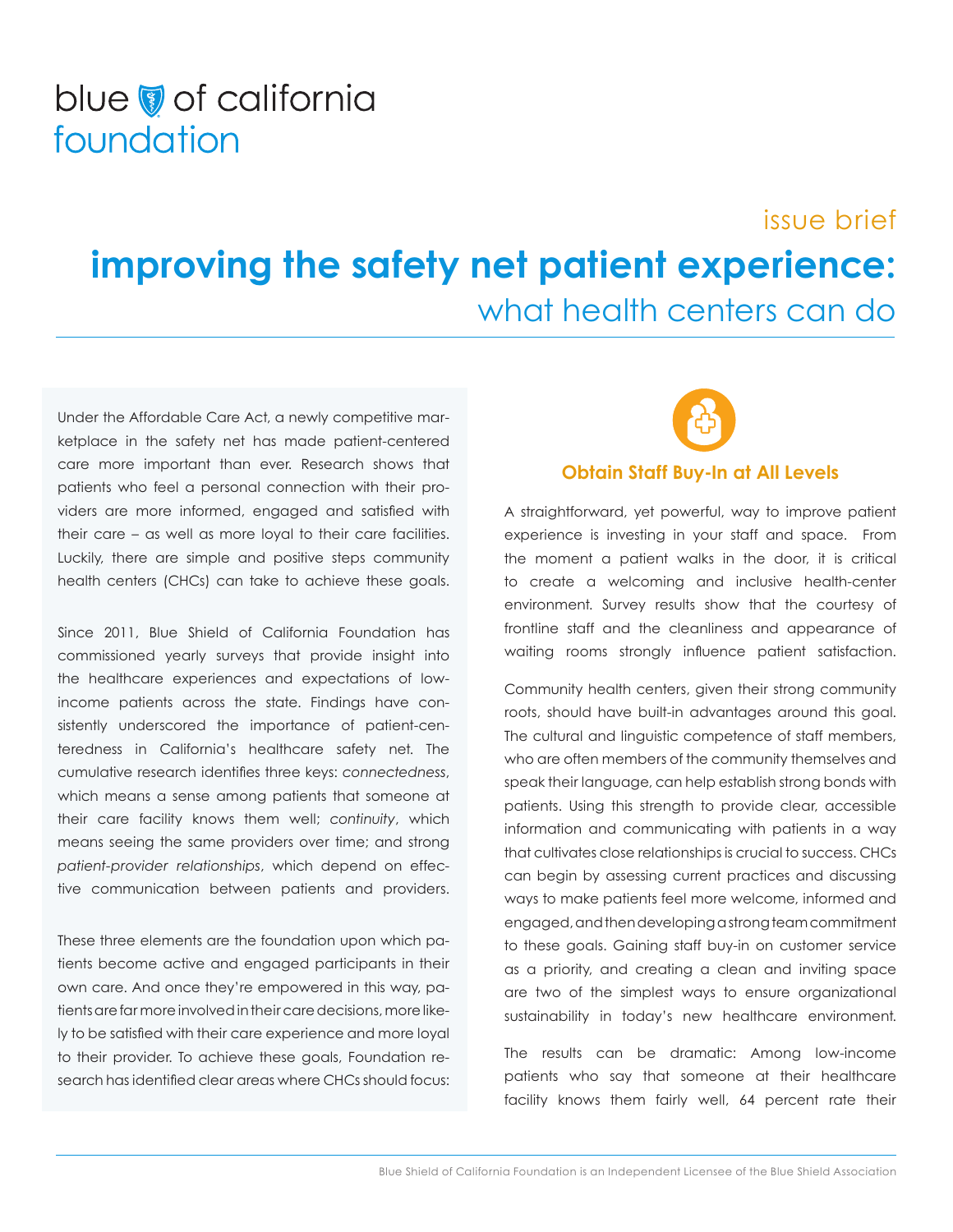care as excellent or very good. That drops sharply – to 40 percent – for those who lack a personal connection.

Strategies will need to be customized to each CHC's needs, abilities and resources; however, all show great promise in boosting patients' engagement and satisfaction with their care.

Strategies will need to be customized to each CHC's needs, abilities and resources; however, all show great promise in boosting patients' engagement and satisfaction with their care.



#### **Enhance Ability to Communicate**

Creating a positive patient experience requires staff and providers to effectively connect and communicate with those they aim to serve. Successful interpersonal communication is vital to developing strong relationships and making patients feel that their providers care about them personally. This includes being able to explain situations very clearly, invite questions and help patients feel comfortable enough to express their personal needs and preferences.

Information is a key element of patient engagement. Among patients who feel informed about their health, 67 percent are comfortable asking questions of their providers; and among the most informed nearly seven in 10 are strongly confident in their ability to participate in decision making. Still, fifty-five percent of low-income Californians say they'd like more information about their health and care – and when that information is clear and easily available, this jumps to 71 percent. These findings vividly demonstrate that health information becomes even more valuable when it's effectively delivered. If community health centers support their staff and providers to develop their communications skills, they stand to significantly improve the level of satisfaction and engagement among their patients.



#### **Implement New Models of Care**

Community health centers that use a team-based approach to patient care are typically more successful in retaining their patients than those that do not. Research shows us that one-third of low-income patients currently receive this type of care, in which an assigned group of providers – doctors, nurses, physicians' assistants, patient navigators and specialists – serve as their dedicated team.

This model stands out as a powerful tool in establishing connectedness and continuity, enhancing patients' access to information and bolstering their satisfaction. In fact, among patients who have team-based care, 57 percent feel very informed about their health. That sense of feeling informed falls sharply, to 38 percent, among those without team care. Patients with care teams even express the same levels of connectedness as patients who receive care in private practices.

As part of a team-based approach, CHCs should also offer navigation support for their patients. About one-fifth of lowincome Californians say their care facility has provided them with a patient navigator – a person assigned as their point of contact for making appointments, obtaining health information and test results and overall ensuring they get the help and services they need. Data shows that having a patient navigator is linked to a greater sense of connectedness between patients and their care facilities, which is critical to patient loyalty and engagement.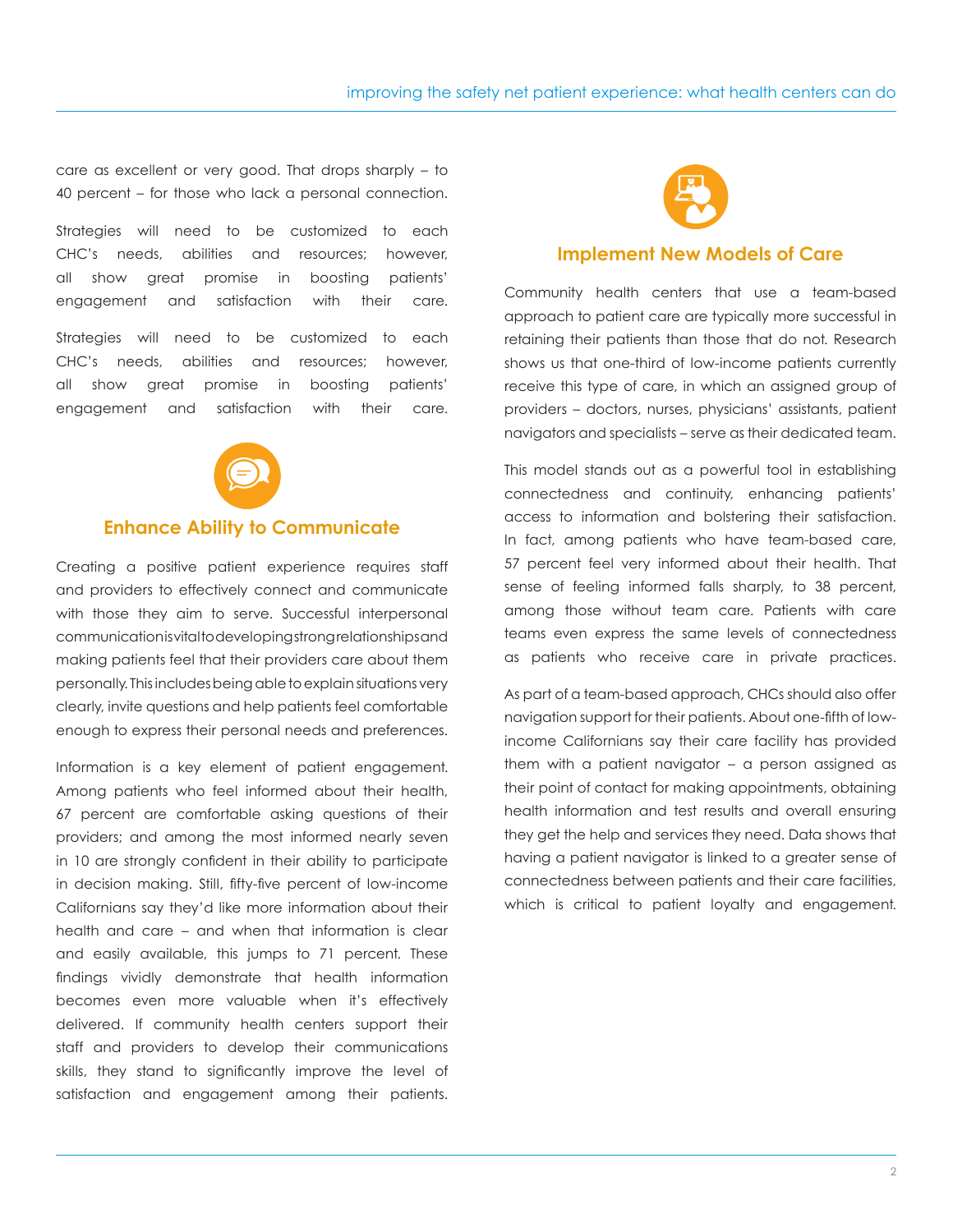

#### **Heip Patients Take an Active Role**

Community health centers should constantly strive to encourage patient involvement. The simple act of inviting patients to participate in decisions about their care can boost their engagement and satisfaction. In fact, among patients who don't feel encouraged to participate, a mere 36 percent are satisfied with their care. Feeling empowered to collaborate with providers in the decisionmaking process is critical for patients to develop strong relationships and reinforces their loyalty to their provider.

Once empowered, CHCs must also have the tools necessary to support patients through major medical decisions. Research illuminates a troubling shortfall in the level of support provided to low-income patients who've faced a significant medical decision. Out of nine key decision-support activities, low-income patients received, on average, fewer than five. Among those who received five or more, 76 percent were very satisfied. Satisfaction dropped sharply, to just 38 percent among patients who did not feel sufficiently involved or supported.

Given the impact on engagement and satisfaction, CHCs should strive to provide stronger decision-support activities. These include: asking about patients' goals, listening to their preferences and concerns, offering additional information, discussing the possibility of taking no action, presenting multiple treatment options, and then discussing which option is best given the patient's goals and preferences.



#### **Use Mobile and Web Technologies**

Advancements in technology provide community health centers with more options for communicating with patients than ever before. One way to take advantage of these communication tools is to offer patients e-mail and text-messaging options. Even with the "digital divide" in internet access between low and higherincome Californians, there's strong desire among safety-net patients to communicate with providers via e-mail and text messaging. Doing so is another positive predictor of successful patient-provider relationships.

Currently just 23 percent of low-income patients communicate with their providers by email, and only 16 percent by text. However, among those who do, a full 87 percent say they find it useful, including 53 percent who say it's "very" useful. Even among those who don't currently have the technology to text or email, more than seven in 10 express interest.

The benefit of adopting technology-based engagement strategies is evident and has the potential to sharply reduce the satisfaction gap between low-and higherincome Californians when it comes to their health care.

In addition to e-mail and text-messaging, CHCs can leverage online tools and other resources to better communicate with and engage their patients. Online, printed or video-based decision aids are all considered valuable. Low-income patients who use an online "patient portal" website offered by their care facility are 22 percent more likely to feel very informed about their health, and 92 percent find these websites useful.

Getting health information online, including via smartphone applications, is also positively linked to strong patient-provider relationships. By leveraging these information and communication resources,